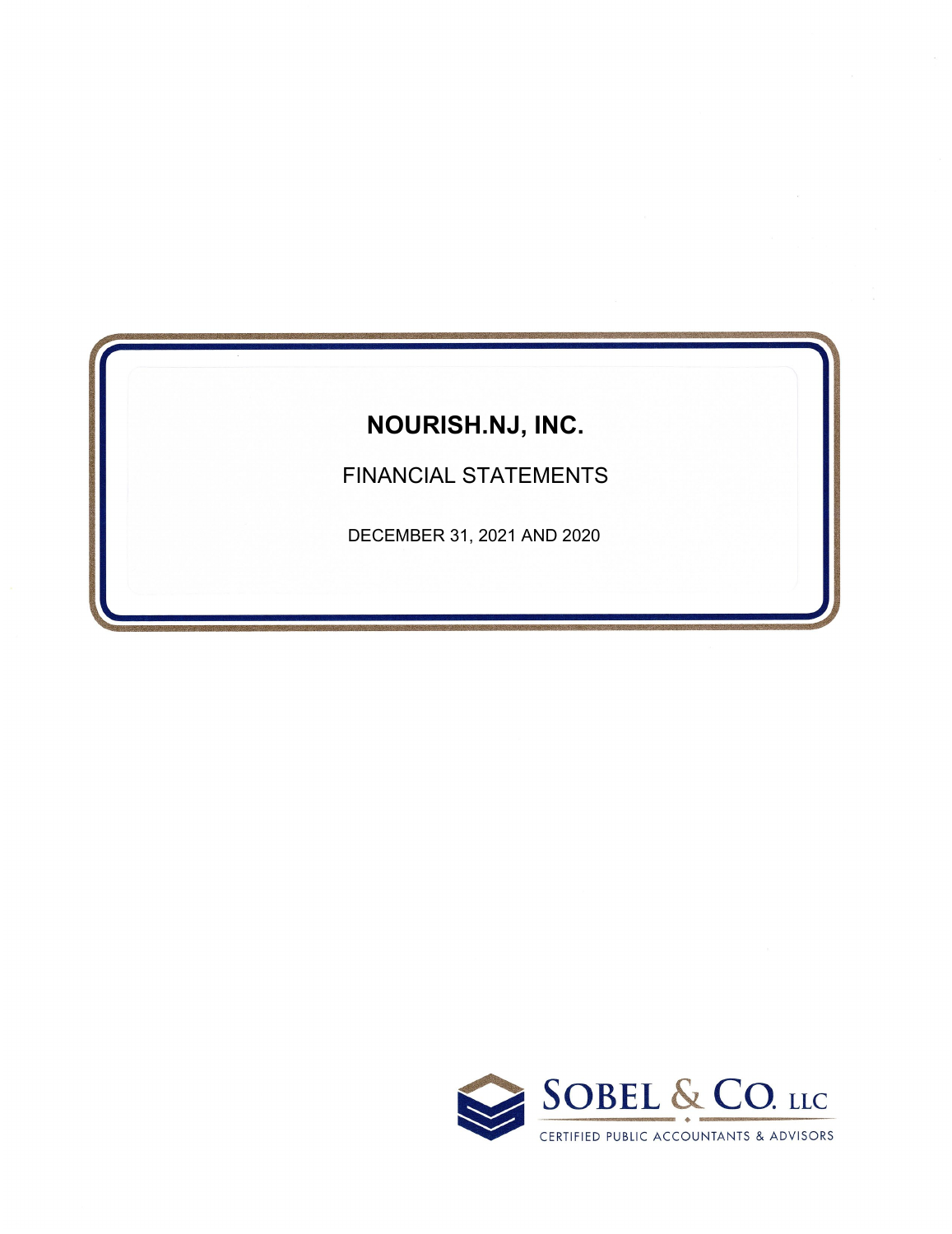# **NOURISH.NJ, INC.**

# DECEMBER 31, 2021 AND 2020

# **CONTENTS**

|                              | Page           |
|------------------------------|----------------|
|                              | $1 - 2$        |
| <b>Financial Statements:</b> |                |
|                              | 3              |
|                              | $\overline{4}$ |
|                              | 5-6            |
|                              | 7              |
|                              | $8-14$         |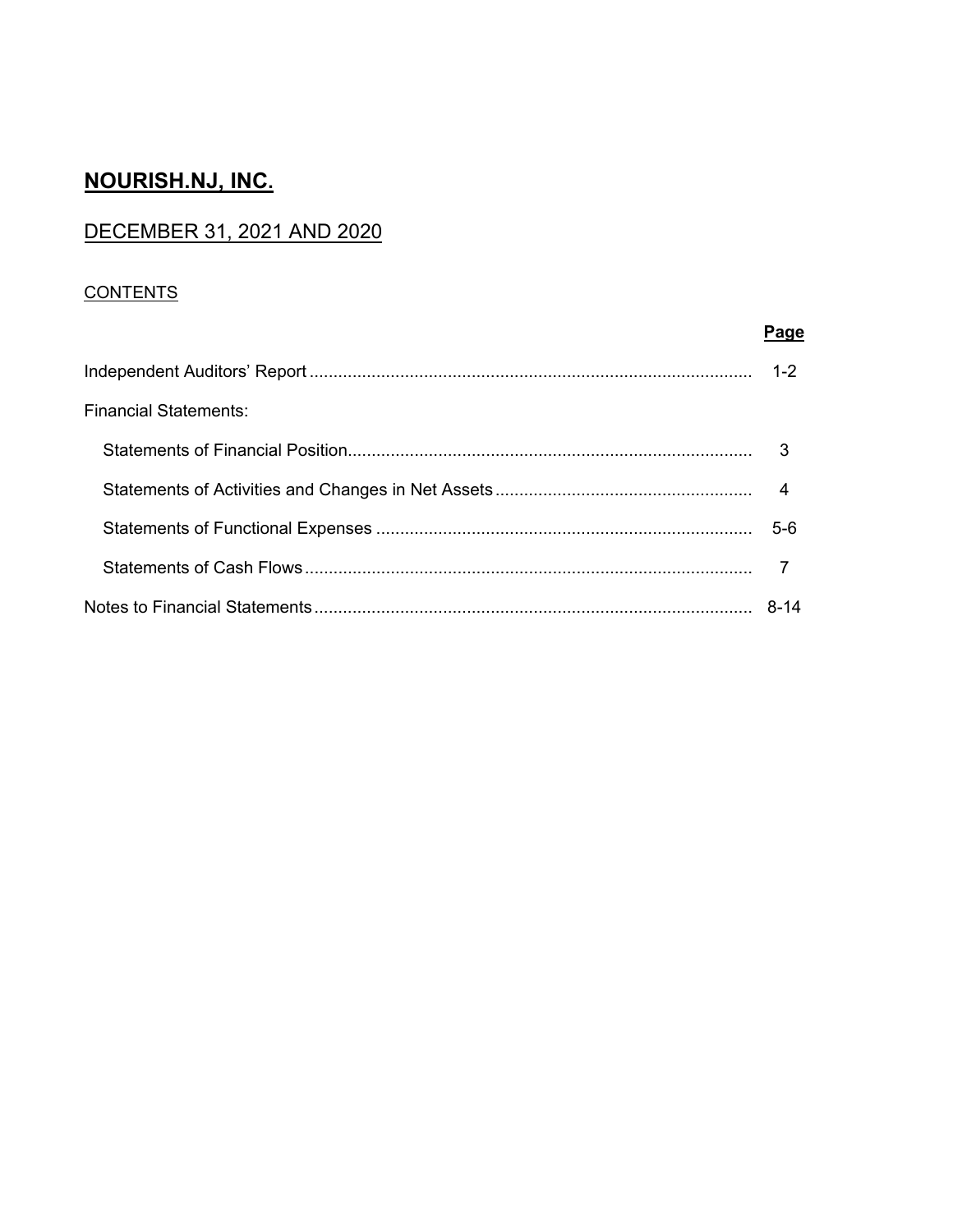

293 Eisenhower Parkway Livingston, NJ 07039-1711 Office: 973.994.9494 Fax: 973.994.1571 www.SobelCoLLC.com

# **INDEPENDENT AUDITORS' REPORT**

To the Board of Trustees nourish.NJ, Inc. Morristown, New Jersey

#### **Opinion**

We have audited the accompanying financial statements of nourish.NJ, Inc. ("Organization"), which comprise the statements of financial position as of December 31, 2021 and 2020, and the related statements of activities and cash flows for the years then ended, and the related notes to the financial statements.

In our opinion, the financial statements referred to above present fairly, in all material respects, the financial position of nourish.NJ, Inc. as of December 31, 2021 and 2020, and the changes in its net assets and its cash flows for the years then ended in accordance with accounting principles generally accepted in the United States of America.

#### **Basis for Opinion**

We conducted our audits in accordance with auditing standards generally accepted in the United States of America. Our responsibilities under those standards are further described in the Auditors' Responsibilities for the Audit of the Financial Statements section of our report. We are required to be independent of nourish.NJ, Inc. and to meet our other ethical responsibilities in accordance with the relevant ethical requirements relating to our audit. We believe that the audit evidence we have obtained is sufficient and appropriate to provide a basis for our audit opinion.

#### **Responsibilities of Management for the Financial Statements**

Management is responsible for the preparation and fair presentation of the financial statements in accordance with accounting principles generally accepted in the United States of America, and for the design, implementation, and maintenance of internal control relevant to the preparation and fair presentation of financial statements that are free from material misstatement, whether due to fraud or error.

In preparing the financial statements, management is required to evaluate whether there are conditions or events, considered in the aggregate, that raise substantial doubt about the nourish.NJ's ability to continue as a going concern within one year after the date that the financial statements are available to be issued.

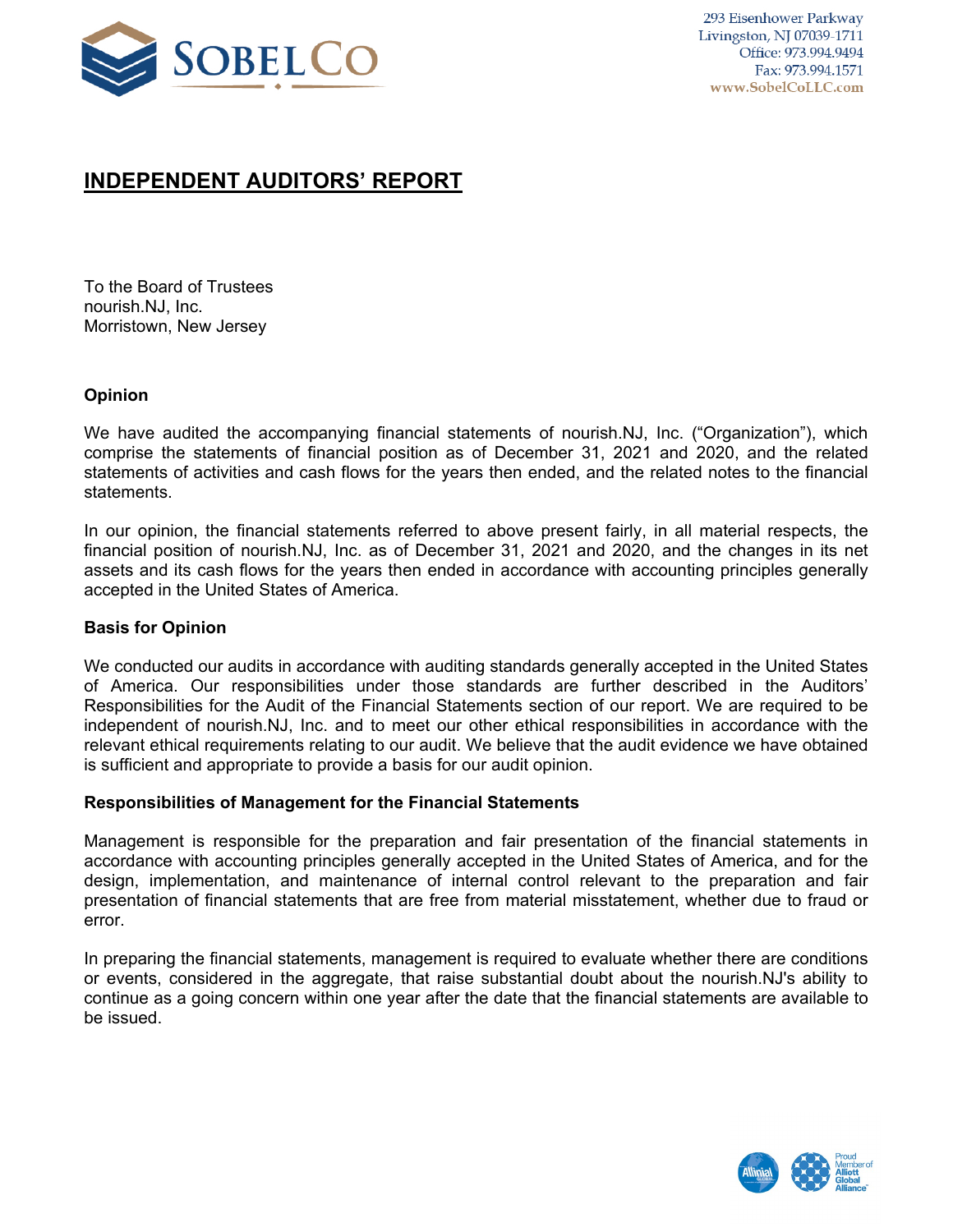### **Auditors' Responsibilities for the Audit of the Financial Statements**

Our objectives are to obtain reasonable assurance about whether the financial statements as a whole are free from material misstatement, whether due to fraud or error, and to issue an auditors' report that includes our opinion. Reasonable assurance is a high level of assurance but is not absolute assurance and, therefore, is not a guarantee that an audit conducted in accordance with generally accepted auditing standards will always detect a material misstatement when it exists. The risk of not detecting a material misstatement resulting from fraud is higher than for one resulting from error, as fraud may involve collusion, forgery, intentional omissions, misrepresentations, or the override of internal control. Misstatements, including omissions, are considered material if there is a substantial likelihood that, individually or in the aggregate, they would influence the judgment made by a reasonable user based on the financial statements.

In performing audits in accordance with generally accepted auditing standards, we:

- Exercise professional judgment and maintain professional skepticism throughout the audits.
- Identify and assess the risks of material misstatement of the financial statements, whether due to fraud or error, and design and perform audit procedures responsive to those risks. Such procedures include examining, on a test basis, evidence regarding the amounts and disclosures in the financial statements.
- Obtain an understanding of internal control relevant to the audit in order to design audit procedures that are appropriate in the circumstances, but not for the purpose of expressing an opinion on the effectiveness of nourish.NJ's internal control. Accordingly, no such opinion is expressed.
- Evaluate the appropriateness of accounting policies used and the reasonableness of significant accounting estimates made by management, as well as evaluate the overall presentation of the financial statements.
- Conclude whether, in our judgment, there are conditions or events, considered in the aggregate, that raise substantial doubt about nourish.NJ's ability to continue as a going concern for a reasonable period of time.

We are required to communicate with those charged with governance regarding, among other matters, the planned scope and timing of the audit, significant audit findings, and certain internal control-related matters that we identified during the audit.

Sopel & Co; UC

Certified Public Accountants

Livingston, New Jersey May 27, 2022

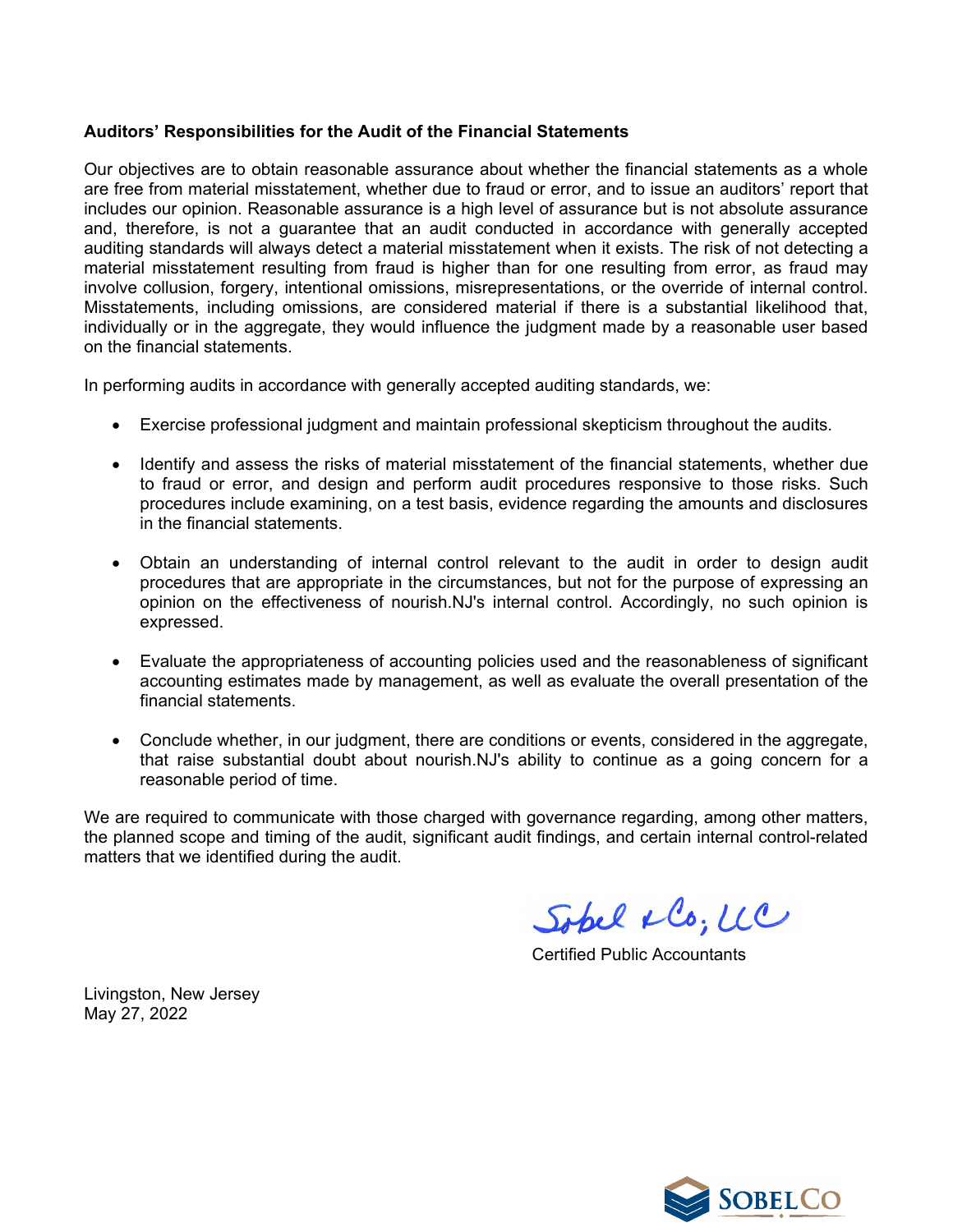# **NOURISH.NJ, INC.**  STATEMENTS OF FINANCIAL POSITION

|                                                                                                                                   | December 31,                                      |      |                                             |  |
|-----------------------------------------------------------------------------------------------------------------------------------|---------------------------------------------------|------|---------------------------------------------|--|
|                                                                                                                                   | 2021                                              |      | 2020                                        |  |
| <b>ASSETS</b>                                                                                                                     |                                                   |      |                                             |  |
| <b>CURRENT ASSETS:</b><br>Cash and cash equivalents<br>Pledges receivable, net<br>Prepaid expenses<br><b>Total Current Assets</b> | \$<br>3,121,725<br>174,700<br>57,905<br>3,354,330 | \$   | 2,488,219<br>102,917<br>25,799<br>2,616,935 |  |
| <b>OTHER ASSETS:</b><br>Security deposits<br>Pledges receivable, long term<br><b>Total Other Assets</b>                           | 1,387<br>230,020<br>231,407                       |      | 1,387<br>294,029<br>295,416                 |  |
| PROPERTY AND EQUIPMENT, Net                                                                                                       | 1,111,882                                         |      | 144,410                                     |  |
|                                                                                                                                   | \$<br>4,697,619                                   | \$   | 3,056,761                                   |  |
| <b>LIABILITIES AND NET ASSETS</b>                                                                                                 |                                                   |      |                                             |  |
| <b>CURRENT LIABILITIES:</b><br>Accounts payable and accrued expenses<br>Financing loan<br><b>Total Liabilities</b>                | \$<br>77,355<br>886,942<br>964,297                | - \$ | 12,524<br>12,524                            |  |
| <b>NET ASSETS:</b><br>Without donor restrictions:<br>Operations                                                                   | 2,051,455                                         |      | 1,654,791                                   |  |
| Board-designated                                                                                                                  | 250,000<br>2,301,455                              |      | 250,000<br>1,904,791                        |  |
| With donor restrictions<br><b>Total Net Assets</b>                                                                                | 1,431,867<br>3,733,322                            |      | 1,139,446<br>3,044,237                      |  |
| <b>Total Liabilities and Net Assets</b>                                                                                           | \$<br>4,697,619                                   | \$   | 3,056,761                                   |  |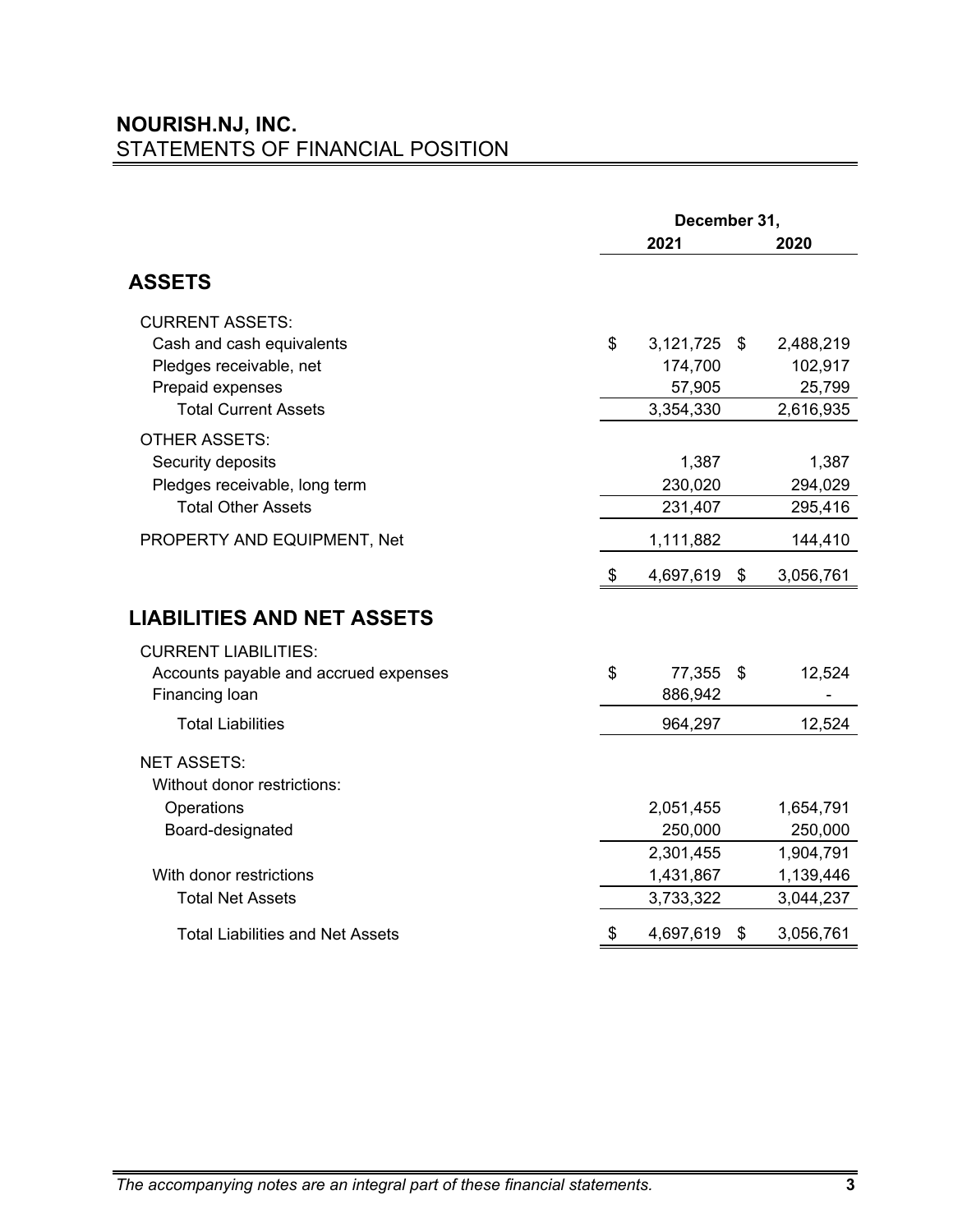# **NOURISH.NJ, INC.**  STATEMENTS OF ACTIVITIES AND CHANGES IN NET ASSETS

|                              | Year Ended December 31, 2021 |    |                     |    |              | Year Ended December 31, 2020 |                      |     |                     |     |              |
|------------------------------|------------------------------|----|---------------------|----|--------------|------------------------------|----------------------|-----|---------------------|-----|--------------|
|                              | <b>Without Donor</b>         |    | <b>With Donor</b>   |    |              |                              | <b>Without Donor</b> |     | <b>With Donor</b>   |     |              |
|                              | <b>Restrictions</b>          |    | <b>Restrictions</b> |    | <b>Total</b> |                              | <b>Restrictions</b>  |     | <b>Restrictions</b> |     | <b>Total</b> |
| SUPPORT:                     |                              |    |                     |    |              |                              |                      |     |                     |     |              |
| Donations                    | \$<br>2,335,226              | \$ | 486,171             | S. | 2,821,397    | \$                           | 2,427,711            | -\$ | 1,139,446           | -S  | 3,567,157    |
| In-kind donations            | 471,342                      |    |                     |    | 471,342      |                              | 935,474              |     |                     |     | 935,474      |
| Government grants            |                              |    |                     |    |              |                              | 160,000              |     |                     |     | 160,000      |
| Released from restriction    | 193,750                      |    | (193, 750)          |    |              |                              |                      |     |                     |     |              |
| <b>Total Support</b>         | 3,000,318                    |    | 292,421             |    | 3,292,739    |                              | 3,523,185            |     | 1,139,446           |     | 4,662,631    |
| <b>REVENUE:</b>              |                              |    |                     |    |              |                              |                      |     |                     |     |              |
| Interest income              | 432                          |    |                     |    | 432          |                              | 1,607                |     |                     |     | 1,607        |
| TOTAL SUPPORT AND REVENUE    | 3,000,750                    |    | 292,421             |    | 3,293,171    |                              | 3,524,792            |     | 1,139,446           |     | 4,664,238    |
| <b>EXPENSES:</b>             |                              |    |                     |    |              |                              |                      |     |                     |     |              |
| Program services             | 1,810,960                    |    |                     |    | 1,810,960    |                              | 1,980,801            |     |                     |     | 1,980,801    |
| Management and general       | 258,461                      |    |                     |    | 258,461      |                              | 447,211              |     |                     |     | 447,211      |
| Fundraising                  | 534,665                      |    |                     |    | 534,665      |                              | 187,002              |     |                     |     | 187,002      |
| <b>Total Expenses</b>        | 2,604,086                    |    |                     |    | 2,604,086    |                              | 2,615,014            |     |                     |     | 2,615,014    |
| <b>CHANGES IN NET ASSETS</b> | 396,664                      |    | 292,421             |    | 689,085      |                              | 909,778              |     | 1,139,446           |     | 2,049,224    |
| <b>NET ASSETS:</b>           |                              |    |                     |    |              |                              |                      |     |                     |     |              |
| Beginning of year            | 1,904,791                    |    | 1,139,446           |    | 3,044,237    |                              | 995,013              |     |                     |     | 995,013      |
| End of year                  | 2,301,455                    | \$ | 1,431,867           | \$ | 3,733,322    | \$                           | 1,904,791            | \$  | 1,139,446           | -\$ | 3,044,237    |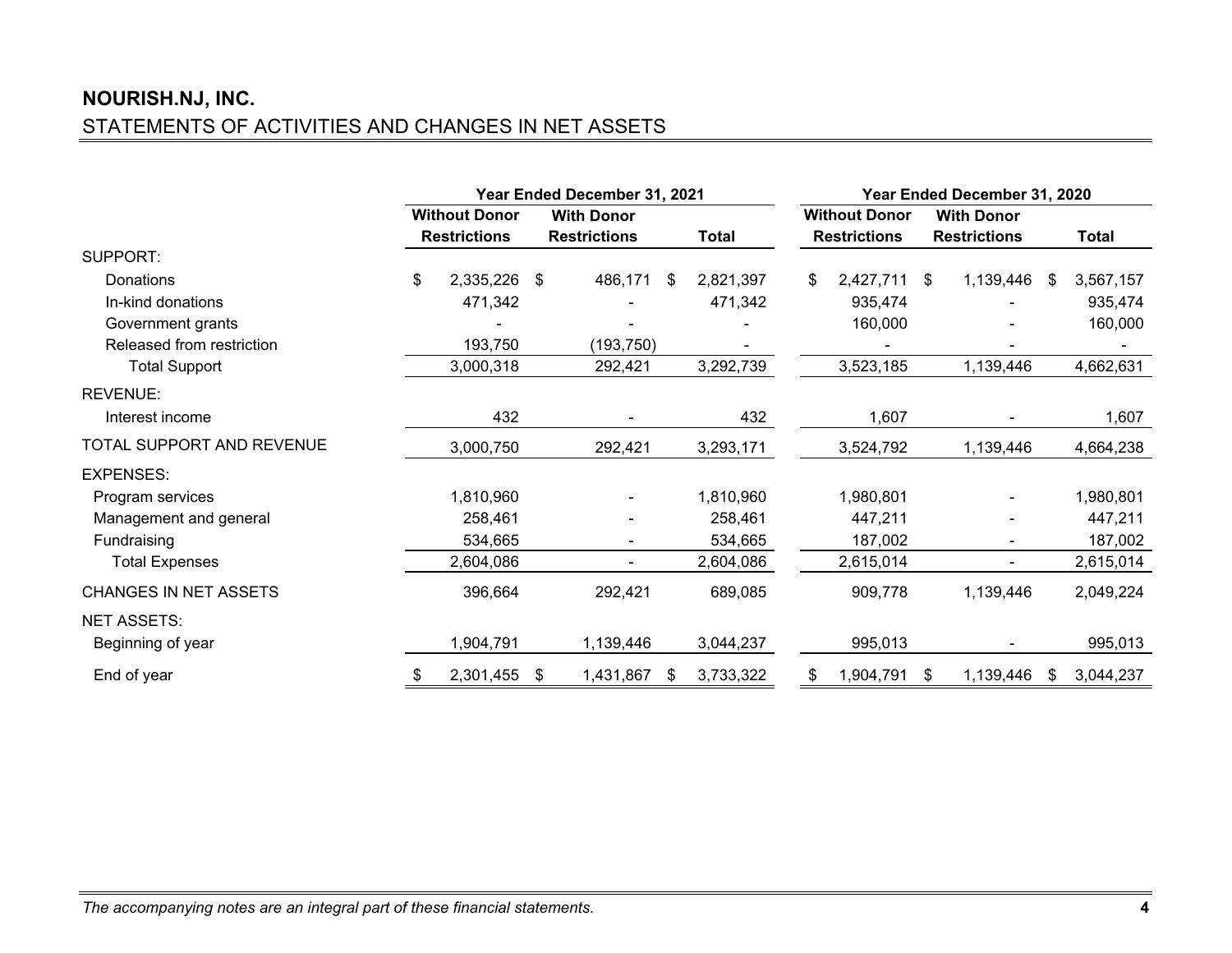# **NOURISH.NJ, INC.**  STATEMENT OF FUNCTIONAL EXPENSES YEAR ENDED DECEMBER 31, 2021

|                         | Program<br><b>Management</b> |                 |               |                    |                 |
|-------------------------|------------------------------|-----------------|---------------|--------------------|-----------------|
|                         |                              | <b>Services</b> | and General   | <b>Fundraising</b> | <b>Total</b>    |
|                         |                              |                 |               |                    |                 |
| <b>Salaries</b>         | \$                           | 759,751         | \$<br>158,154 | \$<br>286,549      | \$<br>1,204,454 |
| Payroll taxes           |                              | 56,294          | 11,363        | 20,085             | 87,742          |
| Employee benefits       |                              | 63,566          | 8,821         | 21,200             | 93,587          |
|                         |                              | 879,611         | 178,338       | 327,834            | 1,385,783       |
| Food supplies           |                              | 708,035         |               |                    | 708,035         |
| Donated services        |                              | 28,279          |               |                    | 28,279          |
| Professional fees       |                              | 13,561          | 40,234        | 36,917             | 90,712          |
| Dues                    |                              | 128             | 617           | 180                | 925             |
| Insurance               |                              | 7,707           | 5,944         | 664                | 14,315          |
| Occupancy               |                              | 78,682          | 7,821         | 10,010             | 96,513          |
| Office expenses         |                              | 7,768           | 7,733         | 73,912             | 89,413          |
| Telephone               |                              | 5,434           | 1,067         | 1,856              | 8,357           |
| Postage and printing    |                              | 255             | 6,639         | 51,357             | 58,251          |
| Information technology  |                              | 6,974           | 5,468         | 12,854             | 25,296          |
| Paper supplies          |                              | 19,354          | 74            |                    | 19,428          |
| Travel                  |                              | 14,129          |               | 1,850              | 15,979          |
| Program expenses        |                              | 15,875          | 746           |                    | 16,621          |
| Bank and merchant fees  |                              | 201             | 1,674         | 17,231             | 19,106          |
| Depreciation            |                              | 19,757          | 1,987         |                    | 21,744          |
| Repairs and maintenance |                              | 5,210           | 119           |                    | 5,329           |
| <b>Total Expenses</b>   | \$                           | 1,810,960       | \$<br>258,461 | \$<br>534,665      | \$<br>2,604,086 |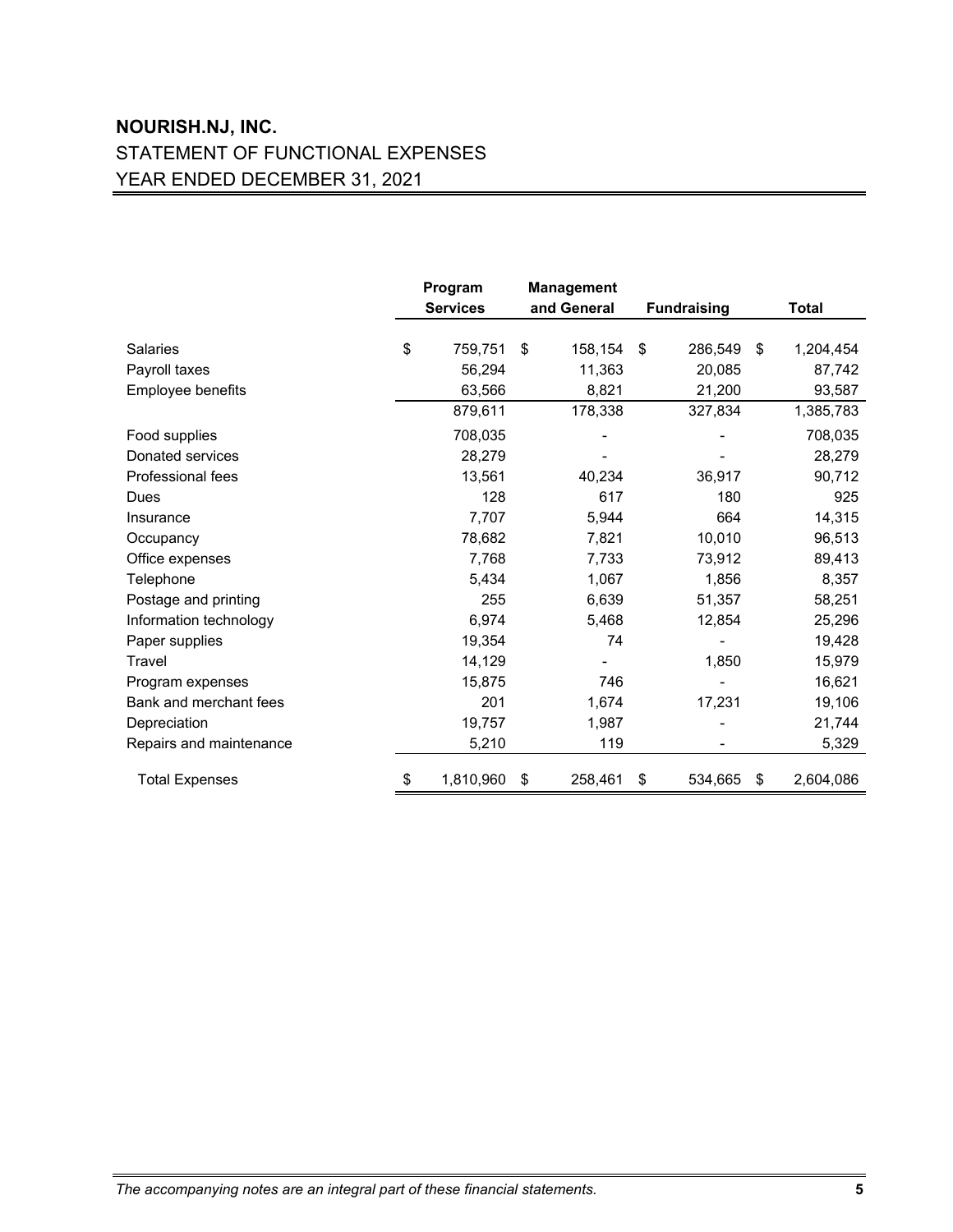# **NOURISH.NJ, INC.**  STATEMENT OF FUNCTIONAL EXPENSES YEAR ENDED DECEMBER 31, 2020

|                         | Program<br><b>Management</b> |                 |               |                     |              |
|-------------------------|------------------------------|-----------------|---------------|---------------------|--------------|
|                         |                              | <b>Services</b> | and General   | <b>Fundraising</b>  | <b>Total</b> |
|                         |                              |                 |               |                     |              |
| <b>Salaries</b>         | \$                           | 718,464         | \$<br>224,283 | \$<br>\$            | 942,747      |
| Payroll taxes           |                              | 60,311          | 17,504        |                     | 77,815       |
| Employee benefits       |                              | 30,860          | 24,594        |                     | 55,454       |
|                         |                              | 809,635         | 266,381       |                     | 1,076,016    |
| Food supplies           |                              | 831,214         |               |                     | 831,214      |
| Donated services        |                              | 182,884         |               |                     | 182,884      |
| Professional fees       |                              |                 | 91,005        | 155,285             | 246,290      |
| Dues                    |                              |                 | 7,447         |                     | 7,447        |
| Insurance               |                              | 3,191           | 1,132         |                     | 4,323        |
| Occupancy               |                              | 79,166          | 3,600         |                     | 82,766       |
| Office expenses         |                              | 1,063           | 6,961         | 587                 | 8,611        |
| Telephone               |                              |                 | 5,721         |                     | 5,721        |
| Postage and printing    |                              |                 | 39,570        | 14,730              | 54,300       |
| Information technology  |                              |                 | 173           | 12,325              | 12,498       |
| Paper supplies          |                              | 19,584          |               |                     | 19,584       |
| Travel                  |                              | 5,141           | 9,123         |                     | 14,264       |
| Program expenses        |                              | 14,105          |               | 1,325               | 15,430       |
| Bank and merchant fees  |                              |                 | 11,678        |                     | 11,678       |
| Depreciation            |                              | 16,692          | 4,165         |                     | 20,857       |
| Repairs and maintenance |                              | 18,126          | 255           | 2,750               | 21,131       |
| <b>Total Expenses</b>   | S                            | 1,980,801       | \$<br>447,211 | \$<br>187,002<br>\$ | 2,615,014    |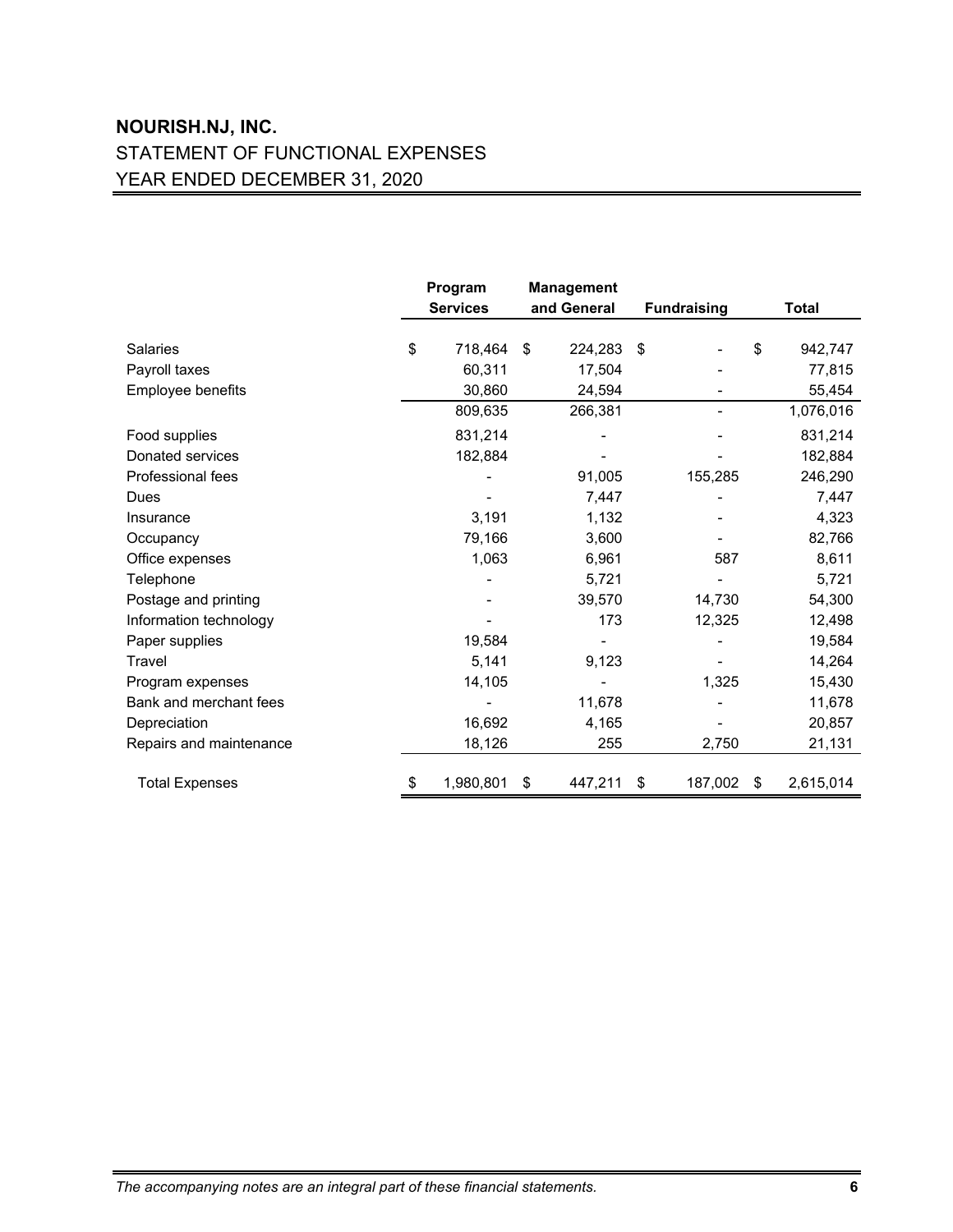# **NOURISH.NJ, INC.**  STATEMENTS OF CASH FLOWS

|                                                                                      |                       | Year Ended December 31,<br>2021 | 2020            |
|--------------------------------------------------------------------------------------|-----------------------|---------------------------------|-----------------|
| CASH FLOWS PROVIDED BY:                                                              |                       |                                 |                 |
| <b>OPERATING ACTIVITIES:</b>                                                         |                       |                                 |                 |
| Changes in net assets                                                                | \$                    | 689,085 \$                      | 2,049,224       |
| Adjustments to reconcile changes in net assets                                       |                       |                                 |                 |
| to net cash provided by operating activities:                                        |                       |                                 |                 |
| Depreciation expense                                                                 |                       | 21,744                          | 20,857          |
| Changes in certain assets and liabilities:                                           |                       |                                 |                 |
| Pledges receivable                                                                   |                       | (7, 774)                        | (396, 946)      |
| Prepaid expenses                                                                     |                       | (32, 106)                       | (25, 799)       |
| Accounts payable                                                                     |                       | 64,831                          | (49, 769)       |
| Net Cash Provided by Operating Activities                                            |                       | 735,780                         | 1,597,567       |
| <b>INVESTING ACTIVITIES:</b>                                                         |                       |                                 |                 |
| Purchase of property and equipment                                                   |                       | (989, 216)                      | (99, 948)       |
| <b>FINANCING ACTIVITIES:</b>                                                         |                       |                                 |                 |
| Proceeds from mortgage payable                                                       |                       | 886,942                         |                 |
| NET INCREASE IN CASH AND CASH EQUIVALENTS                                            |                       | 633,506                         | 1,497,619       |
| <b>CASH AND CASH EQUIVALENTS:</b>                                                    |                       |                                 |                 |
| Beginning of year                                                                    |                       | 2,488,219                       | 990,600         |
| End of year                                                                          | S.                    | 3,121,725                       | \$<br>2,488,219 |
| SUPPLEMENTAL DISCLOSURE OF CASH FLOWS INFORMATION:<br>Cash paid during the year for: |                       |                                 |                 |
| Interest expense                                                                     | \$                    | 2,482                           | \$              |
| SUPPLEMENTAL DISCLOSURE FOR NON-CASH ITEMS:                                          |                       |                                 |                 |
| Paycheck Protection Program forgiveness                                              | $\boldsymbol{\theta}$ |                                 | \$<br>160,000   |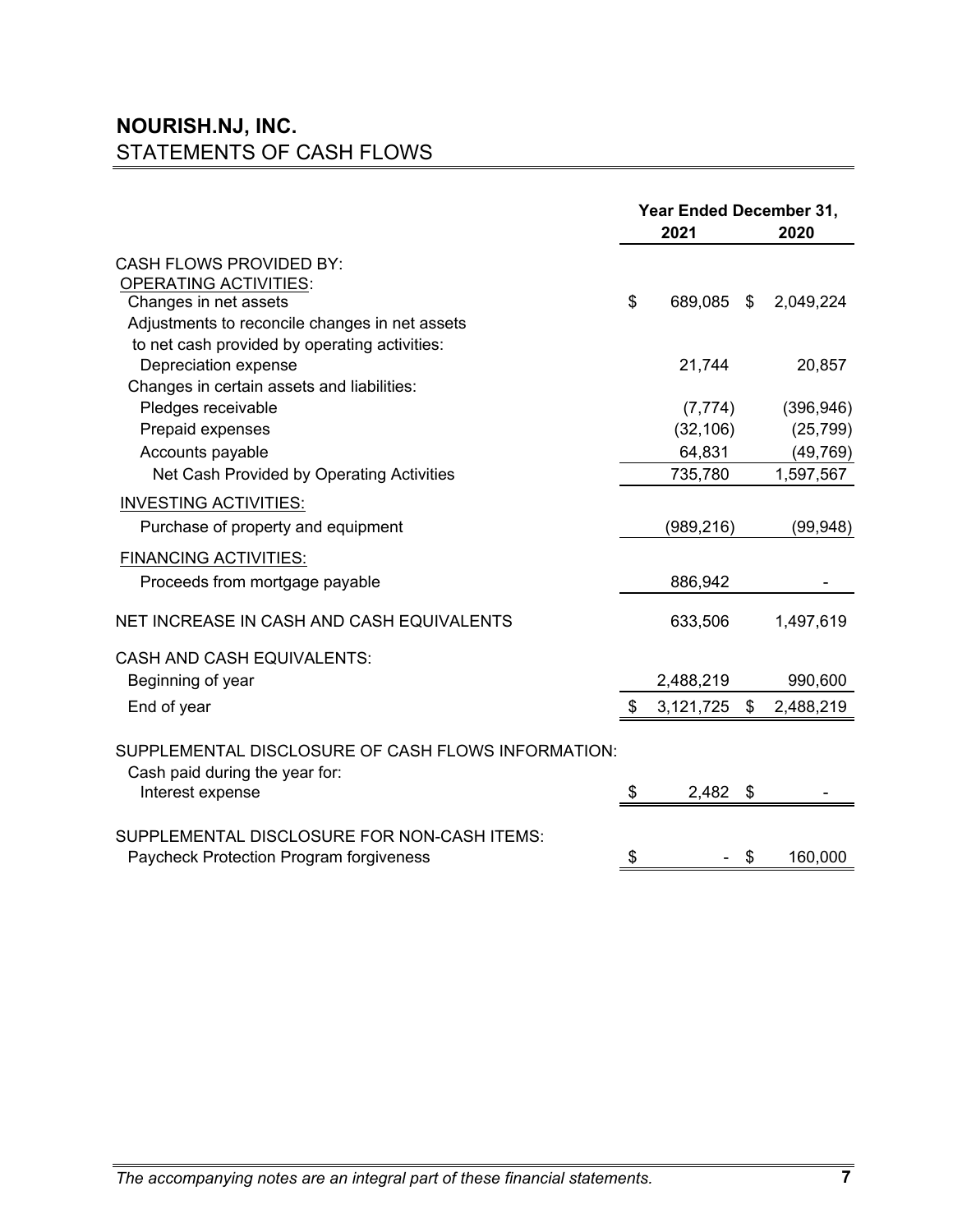# NOTE 1 - NATURE OF ORGANIZATION:

nourish.NJ, Inc. ("Organization"), formerly The Community Soup Kitchen and Outreach Center, Inc., is a nonprofit organization works to address issues of hunger, poverty, and homelessness. The Organization provides free food; housing, employment, mental health, and case management services; and connects people to additional community resources. The Organization creates lasting solutions to the problems of hunger, homelessness, and poverty. We offer food, housing, work readiness, medical, social, and educational services 365 days a year in a warm, safe, and caring environment, free of charge, no questions asked. The Organization prides itself on tackling the issues of hunger, homelessness, and poverty in a unique and comprehensive way. The organization was founded more than 35 years as an emergency food provider, and since then has expanded to provide the comprehensive services people need to live independent, stable, healthy lives. We help our people secure safe, stable housing; to train for and obtain steady employment; to address mental health and medical needs; and to address other challenges they may be experiencing. Originally serving the Morristown, NJ population, our services now extend throughout Morris County.

### NOTE 2 - SUMMARY OF SIGNIFICANT ACCOUNTING POLICIES:

### *Basis of Accounting:*

The financial statements of the Organization have been prepared on the accrual basis of accounting in accordance with accounting principles generally accepted in the United States of America.

### *Financial Statement Presentation:*

Net assets and revenues, expenses, gains, and losses are classified based on the existence or absence of donor-imposed restrictions. Accordingly, net assets of the Organization and changes therein are classified and reported as follows:

Net Assets without Donor Restrictions - Net assets not subject to donor-imposed stipulations.

Net Assets with Donor Restrictions - Net assets subject to donor-imposed stipulations that may or will be met, either by actions of the Organization and/or the passage of time, and other net assets subject to donor-imposed stipulations that they be maintained permanently by the Organization. Generally, the donors of these assets permit the Organization to use all or part of the income earned on any related investments for general or specific purposes. When a restriction expires, net assets with donor restrictions are reclassified to net assets without donor restrictions and reported in the statements of activities and changes in net assets as net assets released from restrictions.

#### *Cash and Cash Equivalents:*

Cash and cash equivalents include short-term, highly liquid investments with original maturities of three months or less on the date of acquisition.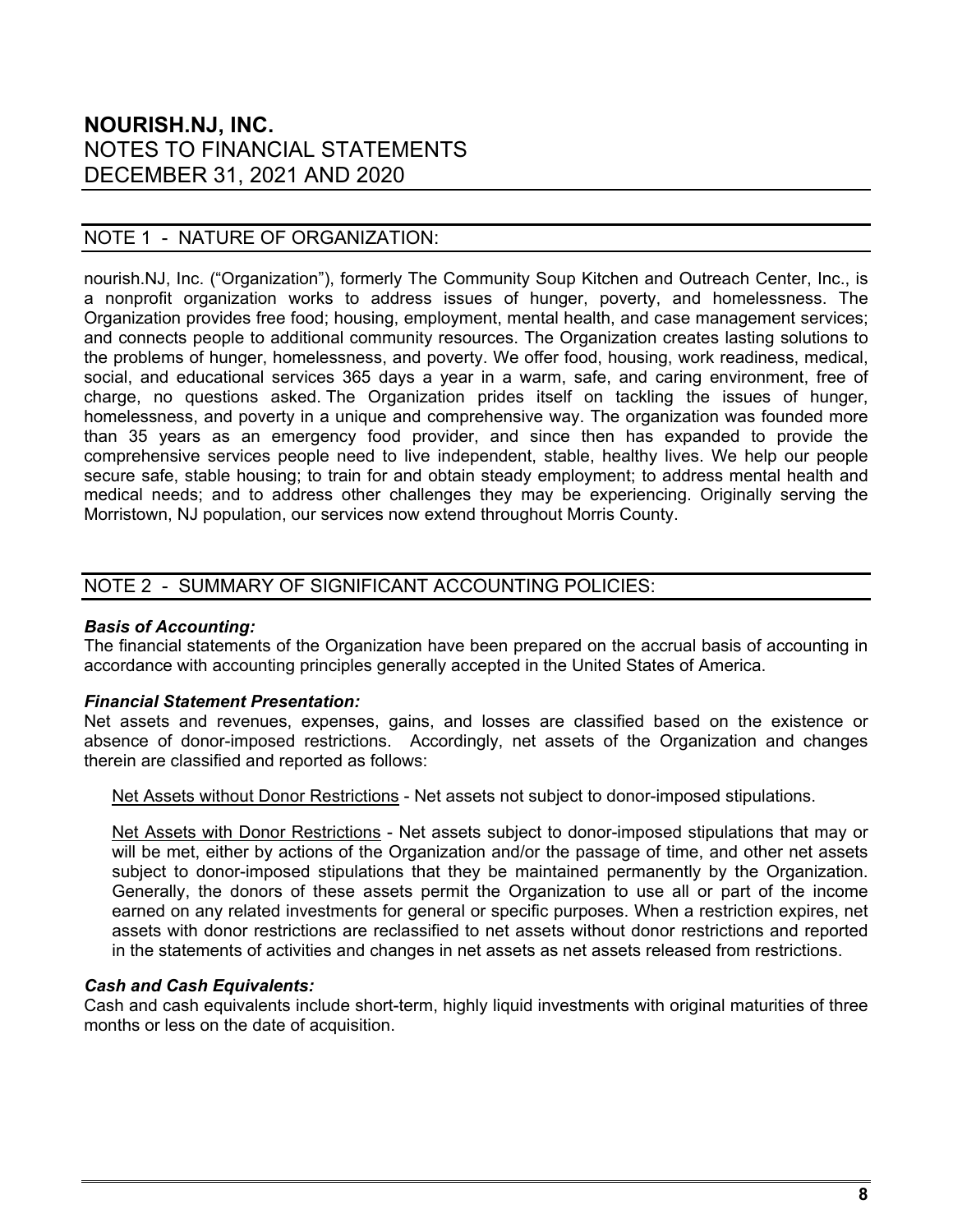# NOTE 2 - SUMMARY OF SIGNIFICANT ACCOUNTING POLICIES: (Continued)

### *Pledges Receivable:*

The Organization recognizes contributions into revenue when received, including those received in the form of unconditional promises to give ("pledges"). Pledges receivable are reported in the statements of financial position net of any necessary allowance of uncollectible amounts and unamortized discounts related to multiyear pledges. The Organization utilizes the reserve method of accounting for uncollectible pledges. The reserve is based on historical experience and management evaluation of outstanding pledges receivable at the end of each year. At December 31, 2021 and 2020, the Organization has determined that an allowance was not necessary.

### *Property and Equipment:*

Property and equipment are recorded at cost on the date of acquisition, or at the fair value of the asset, based on values of comparable assets at the date of gift for donated assets. The Organization capitalizes assets with a cost or fair value exceeding \$1,000 and a useful life of more than one year. Depreciation is computed on a straight-line basis over the estimated useful life as follows:

| <b>Building and improvements</b> | $15-39$ years |
|----------------------------------|---------------|
| Leasehold improvements           | 10 years      |
| Equipment and office equipment   | 7 years       |
| Vehicles                         | 7 years       |

In the absence of donor-imposed restrictions on the use of the asset, gifts of long-lived assets are reported as support without donor restrictions. When an asset is sold or retired, the cost and accumulated depreciation are removed from the respective accounts. Maintenance, repairs, and minor renewals are charged to operations as incurred. Significant renewals and betterments that extend the useful life of the assets are capitalized.

### *Revenue Recognition – Contributions:*

Contributions, including unconditional pledges, are recorded as made. All contributions are available for unrestricted use unless specifically restricted by the donor or explicitly waived. Conditional pledges are recognized when the conditions on which they depend are substantially met. Gifts of cash and other assets are reported as increases in net assets with donor restrictions if they are received with donor stipulations that limit the use of the donated assets.

Revenue from government grants is considered a conditional contribution and is not recognized until the conditions related to this revenue are substantially met or explicitly waived.

### *Contributed Services and Donations:*

The Organization is financially dependent upon receiving the donated support of the public and its member congregations to continue its programs. The public donates food and time.

The Organization records the value of food donated by the pound and by the number of meals served. During the year ended December 31, 2021, the Organization recorded 25,038 pounds of food at \$1.68 per pound and 40,100 meals valued at \$10 per meal. During the year ended December 31, 2020, there were 375,000 pounds of food received and recorded at \$1.70 per pound.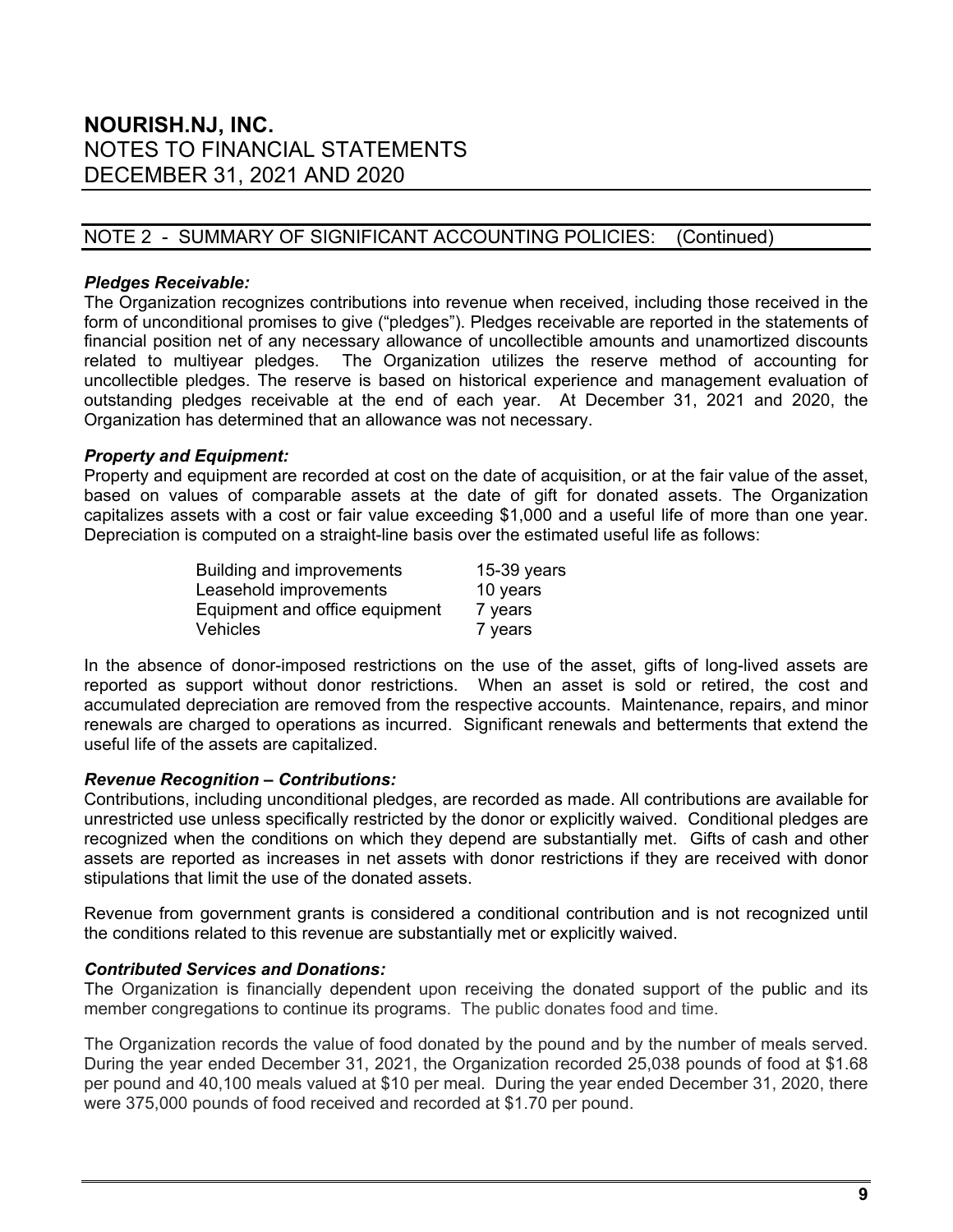# NOTE 2 - SUMMARY OF SIGNIFICANT ACCOUNTING POLICIES: (Continued)

### *Contributed Services and Donations: (Continued)*

The Organization also regularly receives services from volunteers who are not acting in a professional capacity. During the years ended December 31, 2021 and 2020, the Organization recorded 6,400 volunteer hours, respectively. Such volunteer services do not meet the criteria for financial statement recognition and are not recognized in the consolidated financial statements.

### *Income Taxes:*

The Organization is a not-for-profit organization that is exempt from income taxes under Section 501(c)(3) of the Internal Revenue Code and, accordingly, is not liable for federal and state income taxes. The Organization follows standards that provide clarification on accounting for uncertainty in income taxes recognized in the Organization's financial statements. The guidance prescribes a recognition threshold and measurement attribute for the recognition and measurement of a tax position taken, or expected to be taken, in a tax return, and provides guidance on derecognition, classification, interest and penalties, disclosure and transition. The Organization's policy is to recognize interest and penalties on unrecognized tax benefits in income tax expense. No interest and penalties were recorded during the years ended December 31, 2021 and 2020. At December 31, 2021 and 2020, there were no significant income tax uncertainties.

### *Use of Estimates:*

In preparing the financial statements in conformity with accounting principles generally accepted in the United States of America, management is required to make estimates and assumptions that affect the reported amounts of assets and liabilities, the disclosure of contingent assets and liabilities at the date of the financial statements, and the reported amounts of revenues and expenses during the reporting period. Actual results could differ from those estimates.

### *Recent Accounting Pronouncements – Leases:*

In February 2016, the Financial Accounting Standards Board issued an accounting pronouncement, *Leases*, which requires lessees to recognize a right-of-use asset and lease liability on the statement of financial position for all leases with a term longer than 12 months. Under this new pronouncement, a modified retrospective transition approach or a cumulative-effect adjustment transition approach may be used, and the new standard is applied to all leases existing at the date of initial application. An organization may choose (1) its effective date, or (2) the beginning of the earliest comparative period presented in the financial statement as its date of initial application. The standard is effective for annual reporting periods beginning after December 15, 2021. Early adoption is permitted subject to certain limitations. The Organization is currently evaluating the effect the provisions of this standard will have on the financial statements.

### *Subsequent Events:*

The Organization has evaluated its subsequent events and transactions occurring after December 31, 2021 through May 27, 2022, the date the financial statements were available to be issued.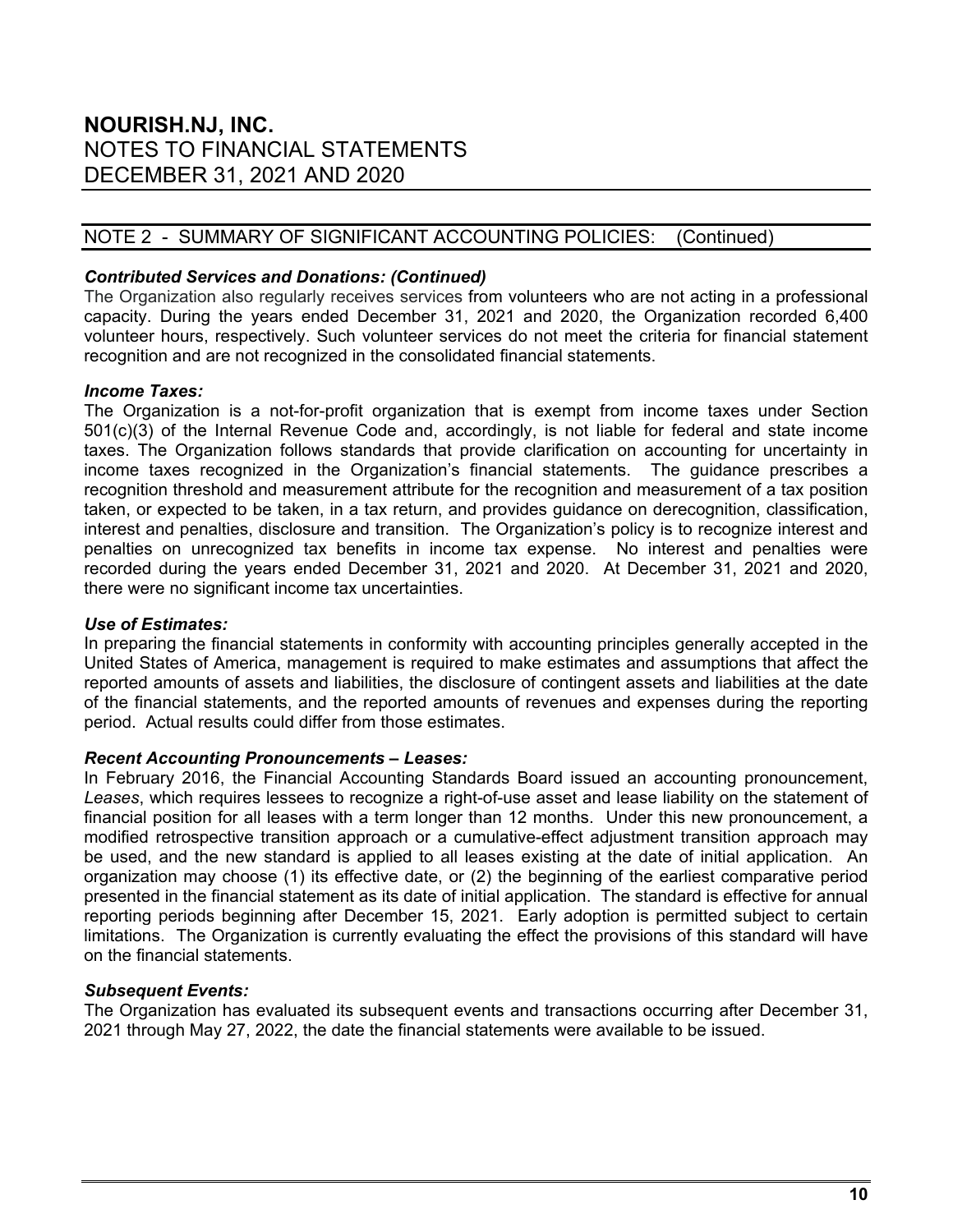# NOTE 3 - PLEDGES RECEIVABLE:

Pledges receivable are summarized as follows:

|                                       | December 31, |         |   |         |  |
|---------------------------------------|--------------|---------|---|---------|--|
|                                       |              | 2021    |   | 2020    |  |
| Gross pledges receivable              | \$           | 409,800 | S | 400,000 |  |
| Less: Discount                        |              | (5,080) |   | (3,054) |  |
| Pledges Receivable, net               | S            | 404,720 |   | 396,946 |  |
| Amounts due in:<br>Less than one year | \$           | 174,700 | S | 102,917 |  |
|                                       |              |         |   |         |  |
| One to five years                     |              | 235,100 |   | 297,083 |  |
|                                       | \$           | 409,800 | S | 400,000 |  |

Pledges receivable due in more than one year were discounted using the applicable long-term Treasury rate, which was 1.26% and .36% for the years ended December 31, 2021 and 2020, respectively.

### NOTE 4 - PROPERTY AND EQUIPMENT:

Property and equipment consists of the following:

|                                | December 31, |            |    |            |  |  |
|--------------------------------|--------------|------------|----|------------|--|--|
|                                | 2020<br>2021 |            |    |            |  |  |
| Land                           | S            | 288,500    | \$ |            |  |  |
| <b>Building</b>                |              | 700,717    |    |            |  |  |
| Leasehold improvements         |              | 324,306    |    | 324,306    |  |  |
| Kitchen and office equipment   |              | 277,311    |    | 277,312    |  |  |
| Vehicles                       |              | 72,670     |    | 72,670     |  |  |
|                                |              | 1,663,504  |    | 674,288    |  |  |
| Less: Accumulated depreciation |              | (551, 622) |    | (529, 878) |  |  |
| Property and Equipment, Net    | \$           | 1,111,882  | S  | 144,410    |  |  |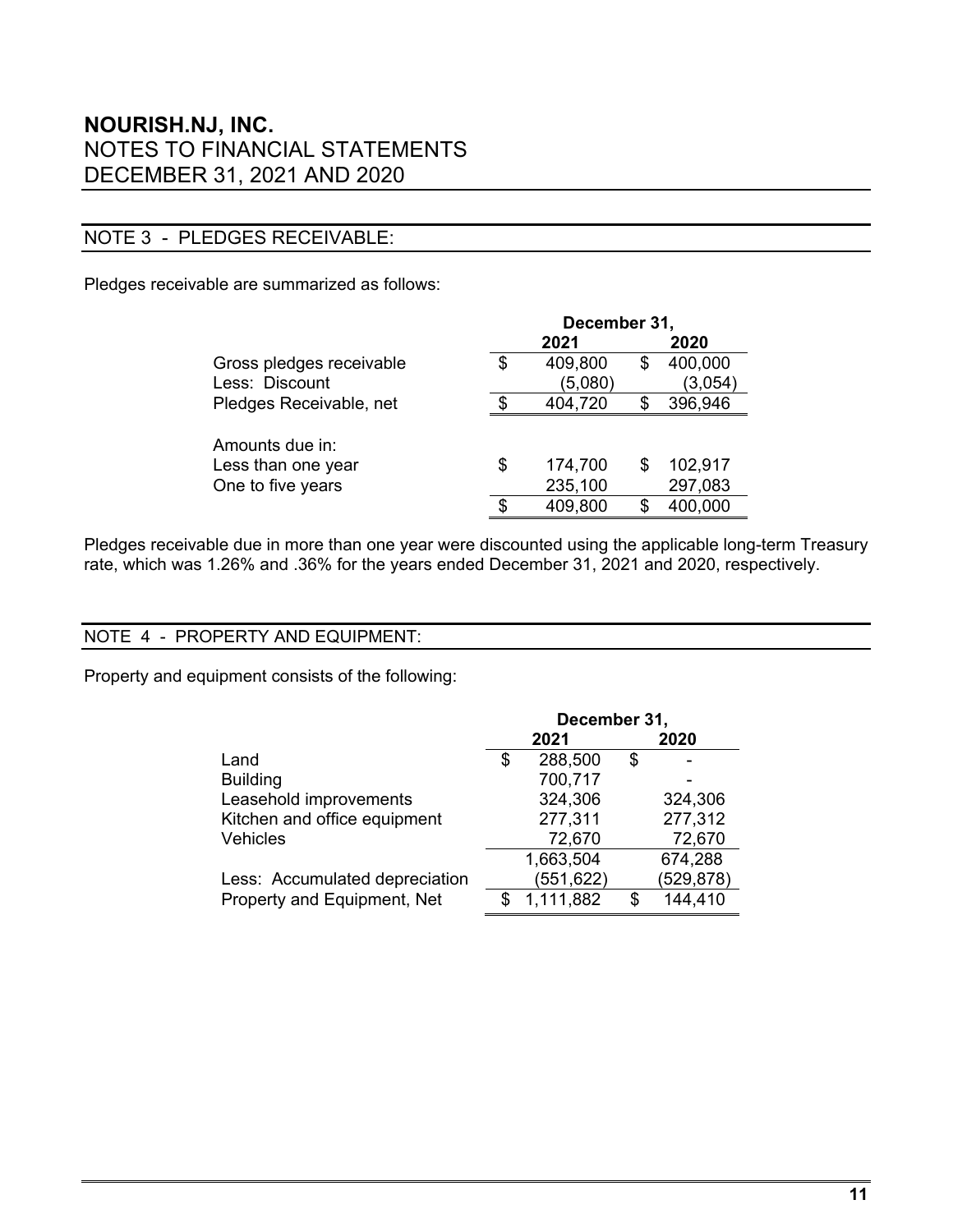### NOTE 5 - FINANCING:

On November 5, 2021, the Organization obtained a financing loan from a bank for a maximum amount of \$1,250,000, to purchase and renovate a building in Victory Gardens, New Jersey. As of December 31, 2021, the Organization had drawn down \$886,942 of the loan to purchase the building. The remaining funds will be drawn down once the renovation process begins in 2022. The draw down period of the loan ends on November 1, 2022, at which point the financing loan will turn into a mortgage payable over 30 years.

The Organization is currently only paying interest of 3.875% on the outstanding balance until December 1, 2022, when principal payments will commence.

### NOTE 6 - PAYCHECK PROTECTION PROGRAM LOAN:

The Organization obtained a Paycheck Protection Program ("PPP") loan under the CARES Act in April 2020 for \$160,000. The Organization recorded the PPP funds received as a conditional government grant and recognized revenue once the conditions for forgiveness set forth by the U.S. Small Business Administration ("SBA") were satisfied. As of December 31, 2020, all amounts received under the PPP were expended and recognized as government grants on the statements of activities and changes in net assets. The Organization received full forgiveness in April 2021.

The SBA reserves the right to audit loan forgiveness up to six years from the date forgiveness was awarded.

### NOTE 7 - FUNCTIONAL EXPENSES:

The financial statements report certain categories of expenses that are attributed to more than one program or supporting function. Therefore, expenses require allocation on a reasonable basis that is consistently applied. Salaries, payroll taxes, and employee benefits are allocated based on time studies. All other expenses are direct costs.

### NOTE 8 - EMPLOYEE BENEFIT PLAN:

The Organization maintains a 403(b) retirement plan in which all employees are eligible to participate after completing one full year of service. For employees who complete five years of continuous service with the Organization, the Organization matches up to 50% of all eligible employee contributions. For the years ended December 31, 2021 and 2020, the amount contributed was \$9,953 and \$11,585, respectively. These amounts are recorded in employee benefits on the statements of functional expenses.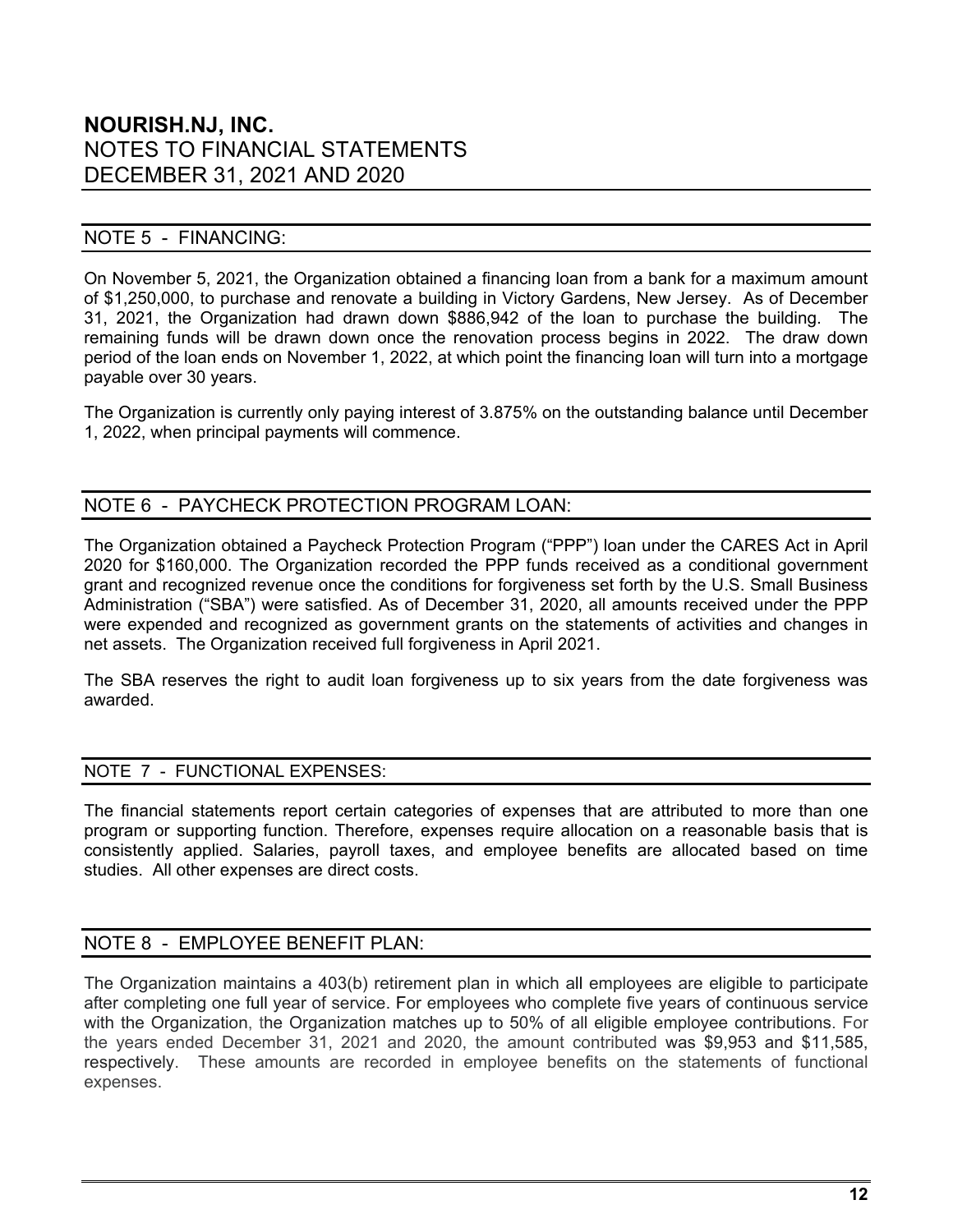# NOTE 9 - BOARD-DESIGNATED NET ASSETS:

The Organization's Board of Trustees has restricted \$250,000 of the Organization's net assets without donor restrictions as an operating reserve. These Board-designated net assets cannot be expended without approval of the Board of Trustees.

### NOTE 10 - NET ASSETS WITH DONOR RESTRICTIONS:

The following net assets with donor restrictions are available for the following purposes:

|                            | <b>Year Ended</b><br>December 31, |           |  |  |  |
|----------------------------|-----------------------------------|-----------|--|--|--|
|                            | 2021                              | 2020      |  |  |  |
| Capital campaign – timing  | 404,720                           | 396,946   |  |  |  |
| Capital campaign - purpose | 1,012,147                         | 742,500   |  |  |  |
| <b>Farmers Market</b>      | 15,000                            | -         |  |  |  |
|                            | 1,431,867                         | 1,139,446 |  |  |  |

### NOTE 11 - OPERATING LEASE AND RELATED PARTIES:

The Organization currently leases office space under an operating lease that expires in February 2024 and has various escalating payments. The Organization also rents space on a month-to-month basis. Total rental payment for the years ended December 31, 2021 and 2020, was \$72,936 and \$75,600, respectively. These amounts are recorded as occupancy costs on the statements of functional expenses.

Future minimum lease payments are as follows:

| Year Ended December 31, |     |         |
|-------------------------|-----|---------|
| 2022                    | \$. | 65,879  |
| 2023                    |     | 67,855  |
| 2024                    |     | 11,364  |
|                         |     | 145,098 |

The Organization also utilizes dining rooms and office space from two of its member congregations. The rent expense was \$3,600 and \$21,600 for the years ended December 31, 2021 and 2020, respectively.